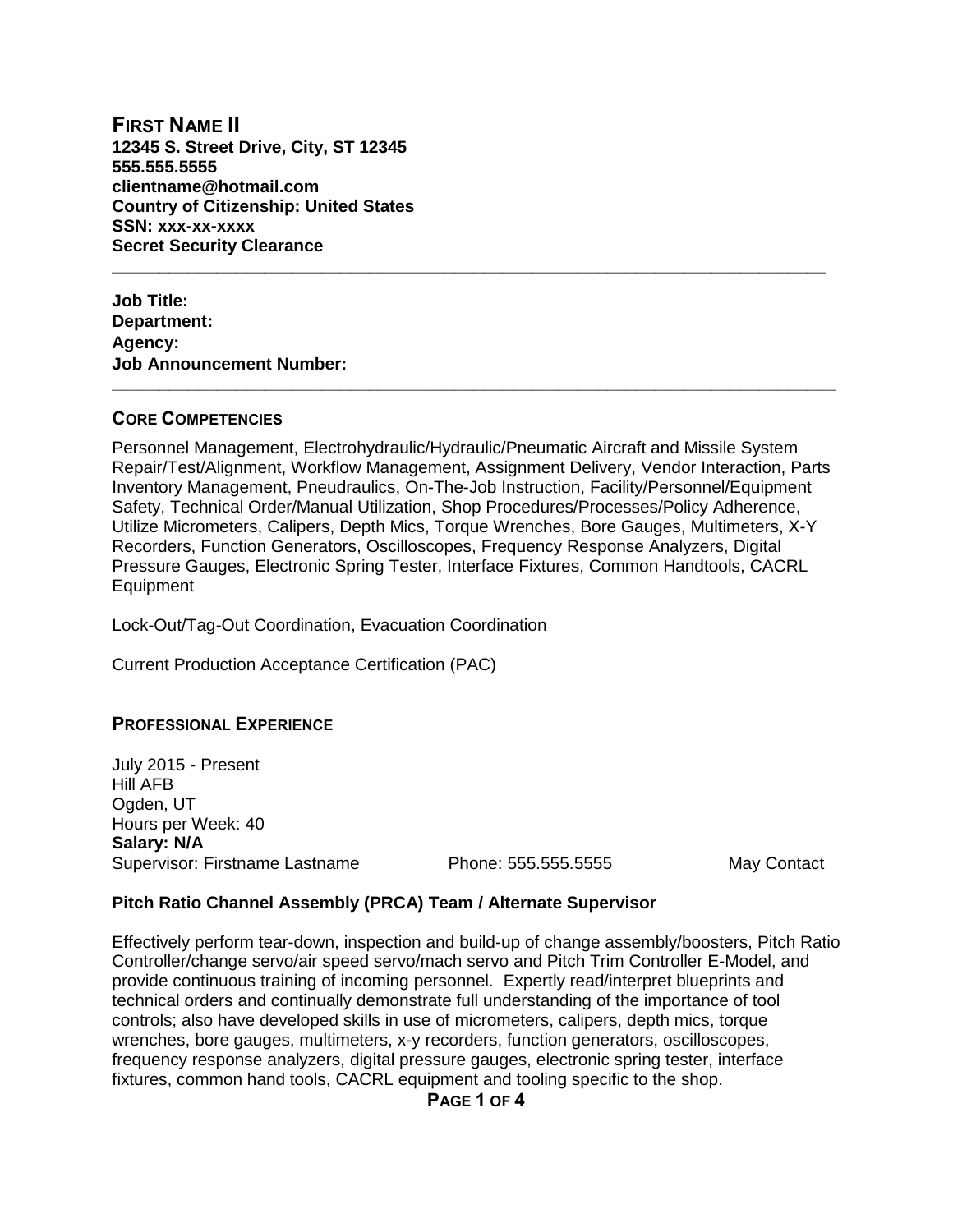Ensure utilization of proper protective equipment while meeting daily responsibilities, with particular focus on any hazardous materials/chemicals. Have gained aerospace industry subject matter expertise, particularly concerning performing array of troubleshooting actions on highly complex single-/multi-system control valves used for flight control actuators. Additionally, collaboratively interact with mechanical/software engineers as well as test equipment manufacturers while working toward problem/issue resolution.

Skillfully isolate failures utilizing technical order/reverse isolation methodology of beginning at test phase and working backward to identify/resolve problems. Carefully verify correct and properly-functioning interface between Unit Under Test and test fixture; look for proper hydraulic pressure, electrical connections and volt/amperage settings, assess test stand for leaking bypass valves, look fittings, any flow restrictions due to F.O.D., and any leading 4-way/hand valves. If all of these issues are problem-free, begin assessment of asset.

Provide excellent support and assistance for supervisory personnel with planning and work estimation concerning maintenance, modification and repair; highly competent in successfully performing sequential tasks with minimal training and meet work load requirements as assigned. Continually interpret/utilize technical data, often initiating crucial improvements/corrections; successfully utilize AFMC Form 202 and 252, among others.

September 2007 – July 2015 Nameof Air Base City, Country Hours per Week: 40 **Salary: N/A** Supervisor: Firstname Lastname Phone: 555.555.5555 May Contact

### **Title**

In this assignment expertly utilized the Avtron H264 and H334 Automated Test Stand(s) while overhauling/repairing/testing F-15 Stabilator Model A-D, First Ramp, Diffuser Ramp, Bypass Door Actuator and the relevant servo valves, as well as the F-15 Aileron and primary/utility reservoir, and the F-16 Horizontal Tail/Flaperon Servoactuator (ISA) as well as the primary and utility reservoir(s). Interfaced with software/mechanical engineers as well as manufacturers while maintaining/repairing test stand and used the Avitech manual test stand for testing F-15 and F-16 primary/utility reservoirs. Was tasked with validation/verification of new stand and worked diligently with software engineer regarding refinement of digital COTS. Additionally, served as Lead Evacuation Coordinator as well as Lock-Out/Tag-Out Coordinator.

October 1999 – September 2007 Hill AFB Ogden, UT **Hours per Week: N/A Salary: N/A Supervisor: N/A Phone: N/A May Contact: N/A**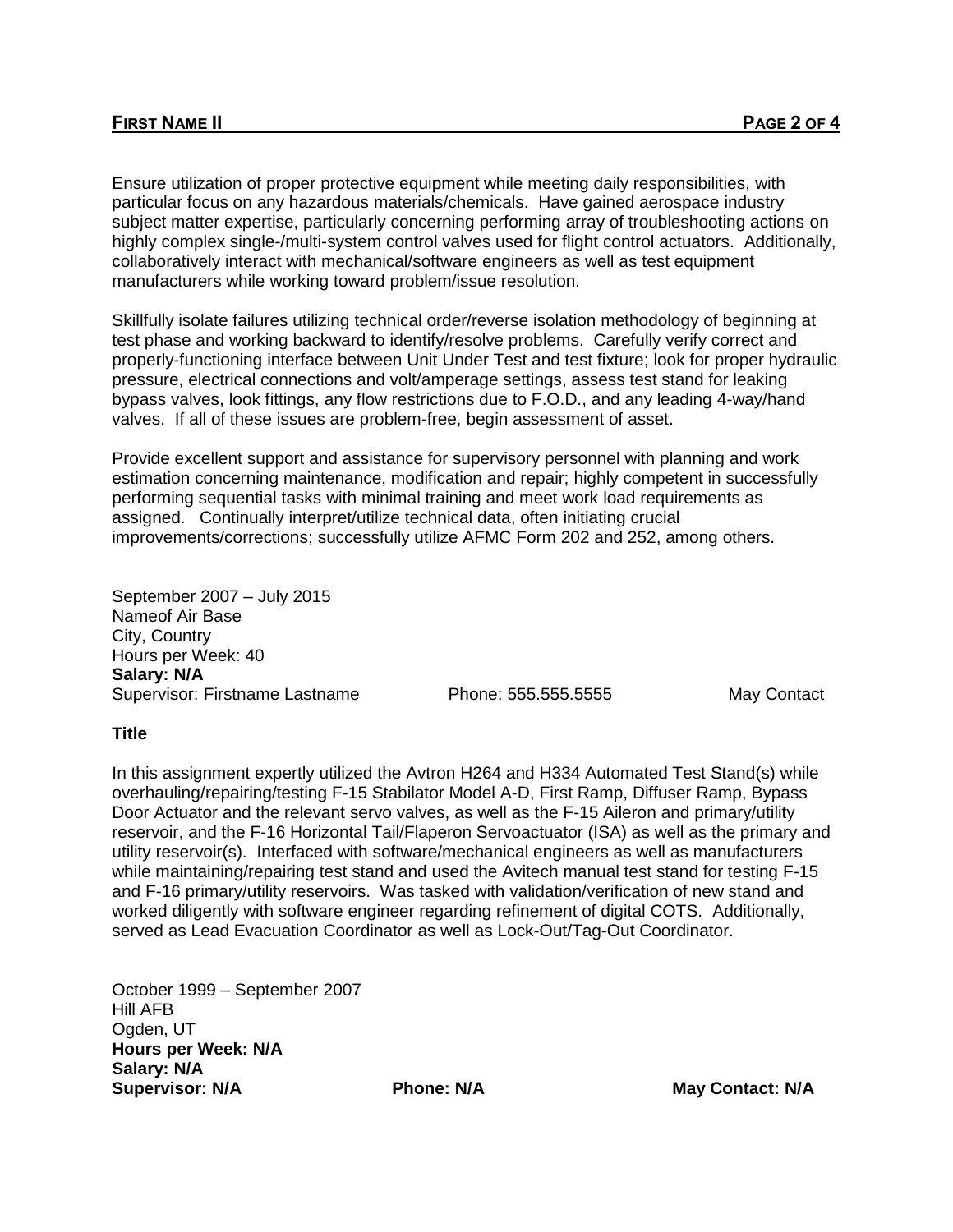### **Title**

Provided exceptional support as member of set-up crew for F-15 stabilizer shop; skillfully assisted with shop flow set-up and conducted crucial training for F-15 A / D / E model stabilizers. Served as Point of Contact (POC) in training foreign military personnel, i.e. Israeli military members, on tear-down and build-up of F15E model stabilizers; additionally, operated the Textron T-1000 servo stand on the building/testing of F-15 A / D stabilizer servo. Was transferred/assigned to PRCA shop to perform tear-down, inspection and build-up of change assemblies, boosters D / E models, pitch radio controller, change servo, air speed and mach servo; provided similar performance activities and support as delineated in assignment at Hill AFB, beginning in July 2015-Present.

March 1998 – October 1999 Nameof AFB City, ST Hours per Week: 40 **Salary: N/A Supervisor: N/A Phone: N/A Phone: N/A May Contact: N/A** 

#### **Title**

Prior to Base closure and re-assignment/transfer to Hill AFB, trained in proper tear-down/buildup procedures for the F-15 A / D / E model stabilizers; also assisted with shop tear-down and preparing materials for shipment to Hill AFB. At PRCA shop, receiving important training in tear-down/build-up of PRA change/boost assembly for the F-15 D / E models.

### **TRAINING/CERTIFICATION**

High Reliability Soldier Certification; Annual, 1998-Present Facility Manager Training, 2011 Hazardous Waste Training, 2010 Okinawa Area Evacuation Warden Training, 2008 Basic Blueprint Reading, 2007 Electrohydraulic Servo Valve Technology, 2007 Hydraulic Test Stand Technology, 2006 Supervisor Time & Attendance Training, 2006

# **COMMENDATIONS/CERTIFICATIONS**

Outstanding Performance Awards, 2000-Present Vice-President, Moral Committee, 2011 Award for H334 Avtron Servo Test Stand Set-Up Government Suggestion Commendation Award, 2007 Notable Achievement Award, 2007 Current Production Acceptance Certification (PAC)